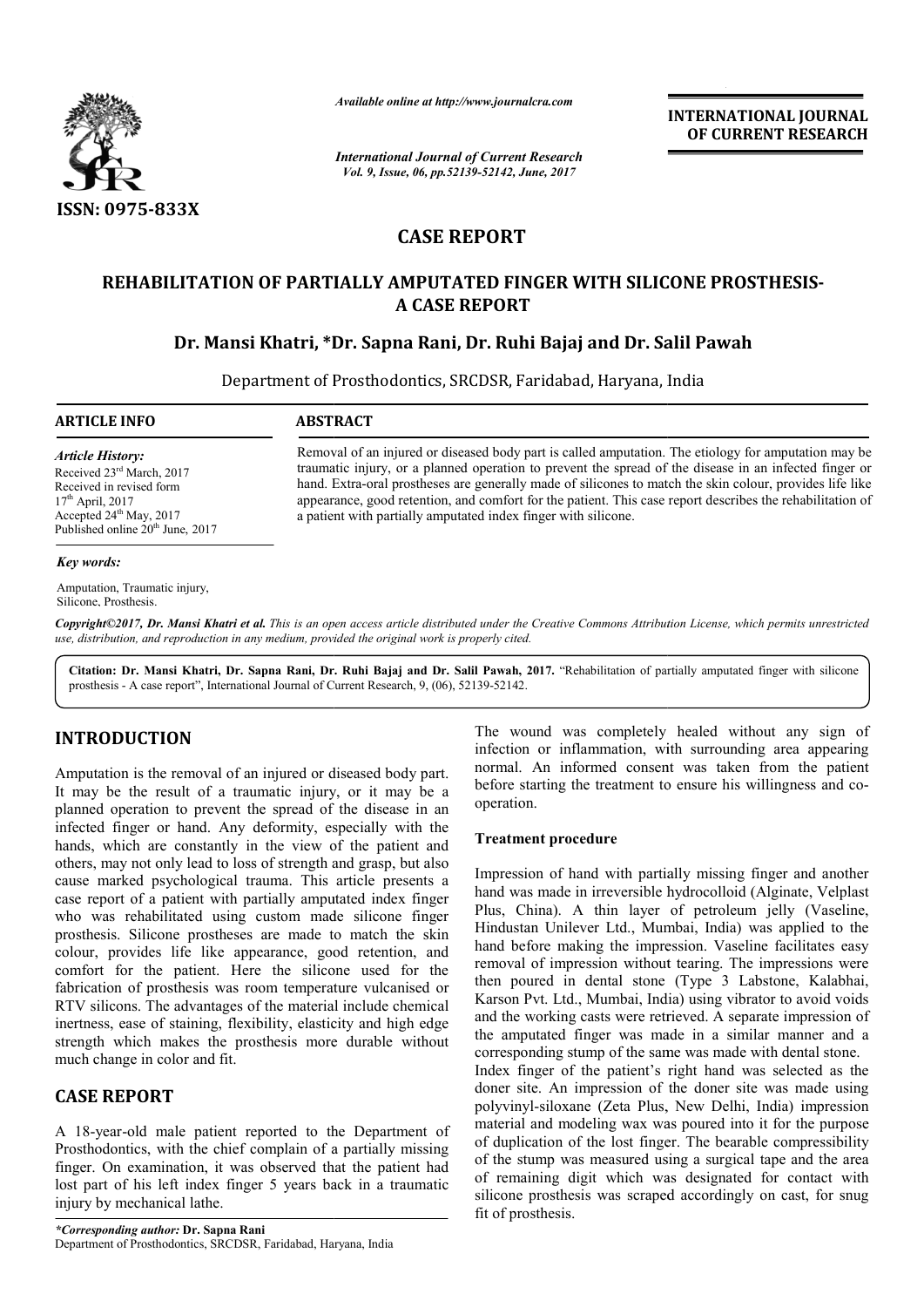

**Fig. 1. Preoperative view**





**Fig. 2. Impression making**





**Fig. 3. Checking the compressibility**



**Fig. 4. . Try-in**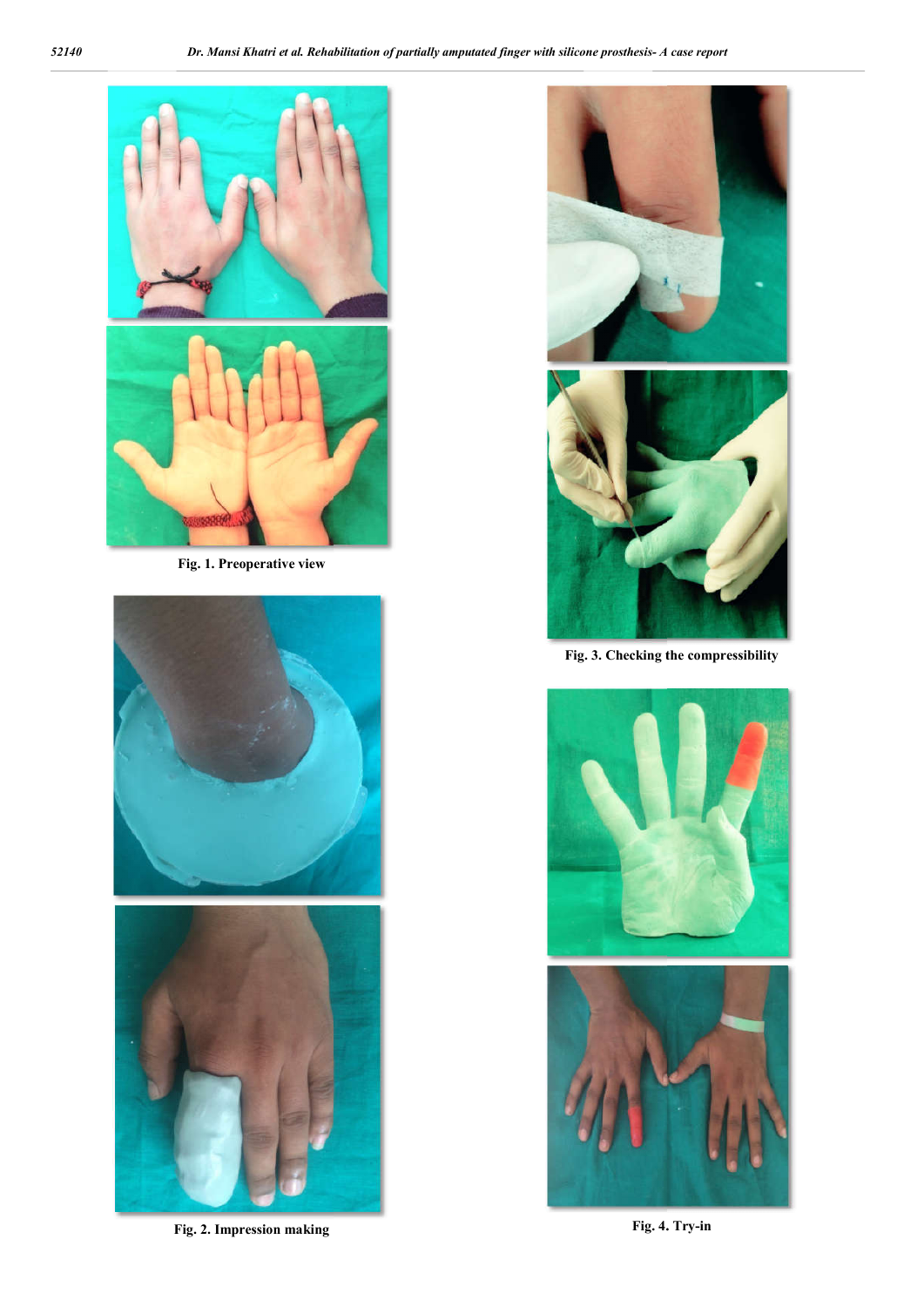

**Fig. 5. Flasking**

**Flasking Fig. 6. Dewaxing**



**Fig. 7. Colour matching** 



**Fig. 8. Packing**



**Fig. 9. Post-operative view**

The wax pattern of the doner site was modified, it was hollowed and adapted to the scraped cast. Surface details were incorporated to simulate the finger of the opposite hand. Try in was done, the fit, stability and seating of the wax pattern was evaluated along with the shape and size of the pattern. Once the patient and the dentist were satisfied, the pattern was transferred to the stump for the purpose of flasking. The dorsal and ventral sides were marked and the pattern invested in a dental flask. Dewaxing was done and complete elimination of wax was ensured. The flask was allowed to cool.

atern of the doner site was modified, it was The final packing was done in presence of the patient and<br>d and adapted to the scraped cast. Surface details were under natural sunlight to ensure proper color matching.<br>rated t under natural sunlight to ensure proper color matching. Separate shades were prepared for dorsal and ventral surfaces by incremental incorporation of intrinsic stains. The shade was confirmed by placing the increments of silicone material (MP Sai enterprise pvt. Ltd, Thane) in a cellophane sheet and matching was done with the patient's finger. After getting the desired shade, the colored silicone was layered into the mold, and the flask was closed applying light pressure. Excess material was removed and bench curing was done for 24 hours. The final packing was done in presence of the patient and under natural sunlight to ensure proper color matching. Separate shades were prepared for dorsal and ventral surfaces by incremental incorporation of intrinsic stai